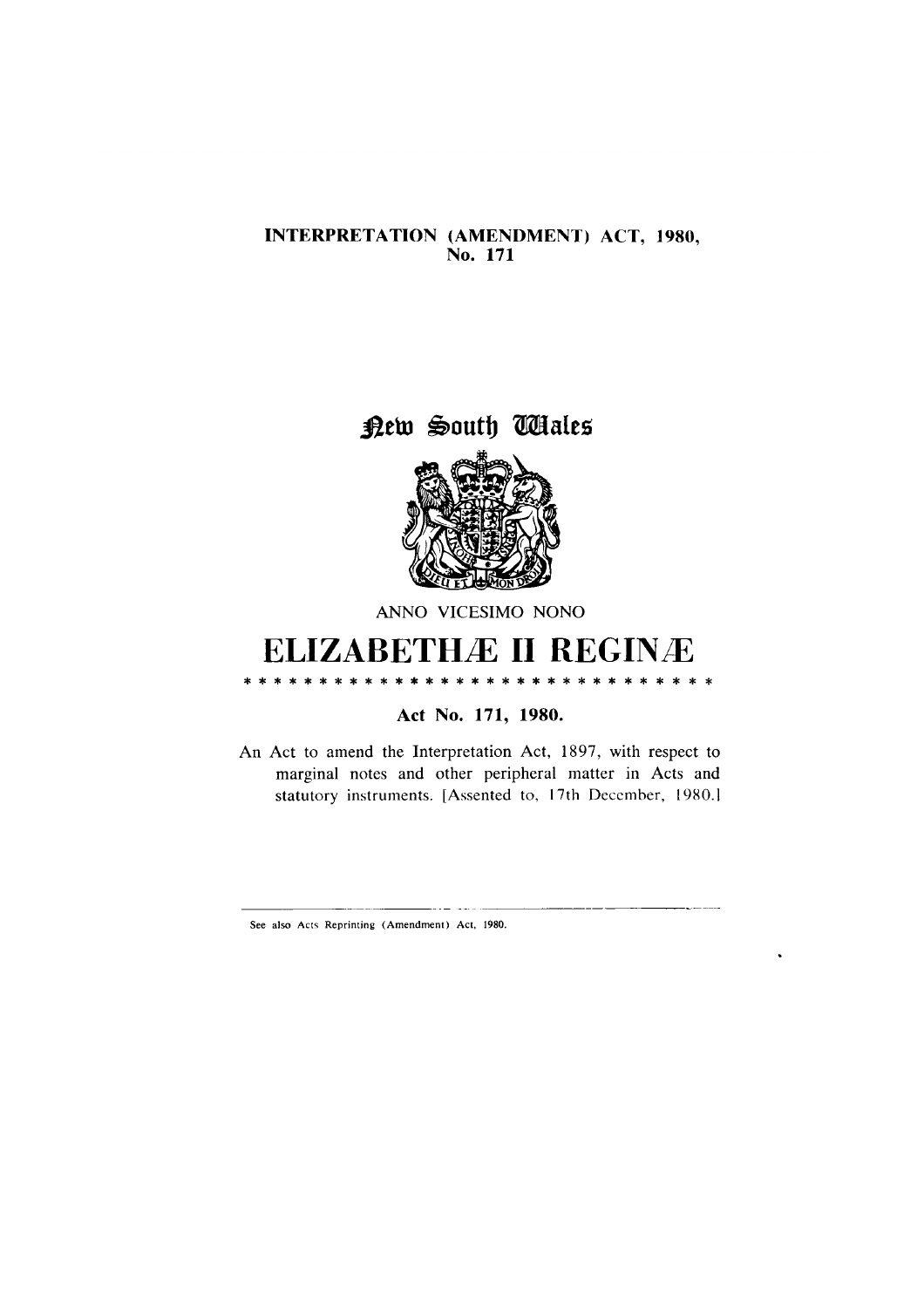Interpretation (Amendment).

BE it enacted by the Queen's Most Excellent Majesty, by and with the advice and consent of the Legislative Council and Legislative Assembly of New South Wales in Parliament assembled, and by the authority of the same, as follows :-

1. This Act may be cited as the "Interpretation (Amendment) Short title. Act, 1980".

2. (1) Except as provided in subsection (2), this Act shall Commencement. commence on the date of assent to this Act.

(2) Section 3 shall commence on such day as may be appointed by the Governor in respect thereof and as may be notified by proclamation published in the Gazette.

3. The Interpretation Act, 1897, is amended—

Amendment of Act No. 4, 1897.

(a) by inserting after section 11 the following section  $:$ — Sec. 11A. 11A. (1) Headings to provisions of an Act, being Headings,

headings tomarginal notes,

- (a) Parts, Divisions or Subdivisions into which the  $\frac{10000}{100}$ etc. Act is divided; or
- (b) Schedules to the Act,

shall be taken to be part of the Act.

(2) Except as provided by subsections (3) and  $(4)$  —

- (a) a heading to a provision of an Act (not being a provision referred to in subsection  $(1)$ ; or
- (b) a marginal note, footnote or endnote in an Act,

shall be taken not to be part of the Act.